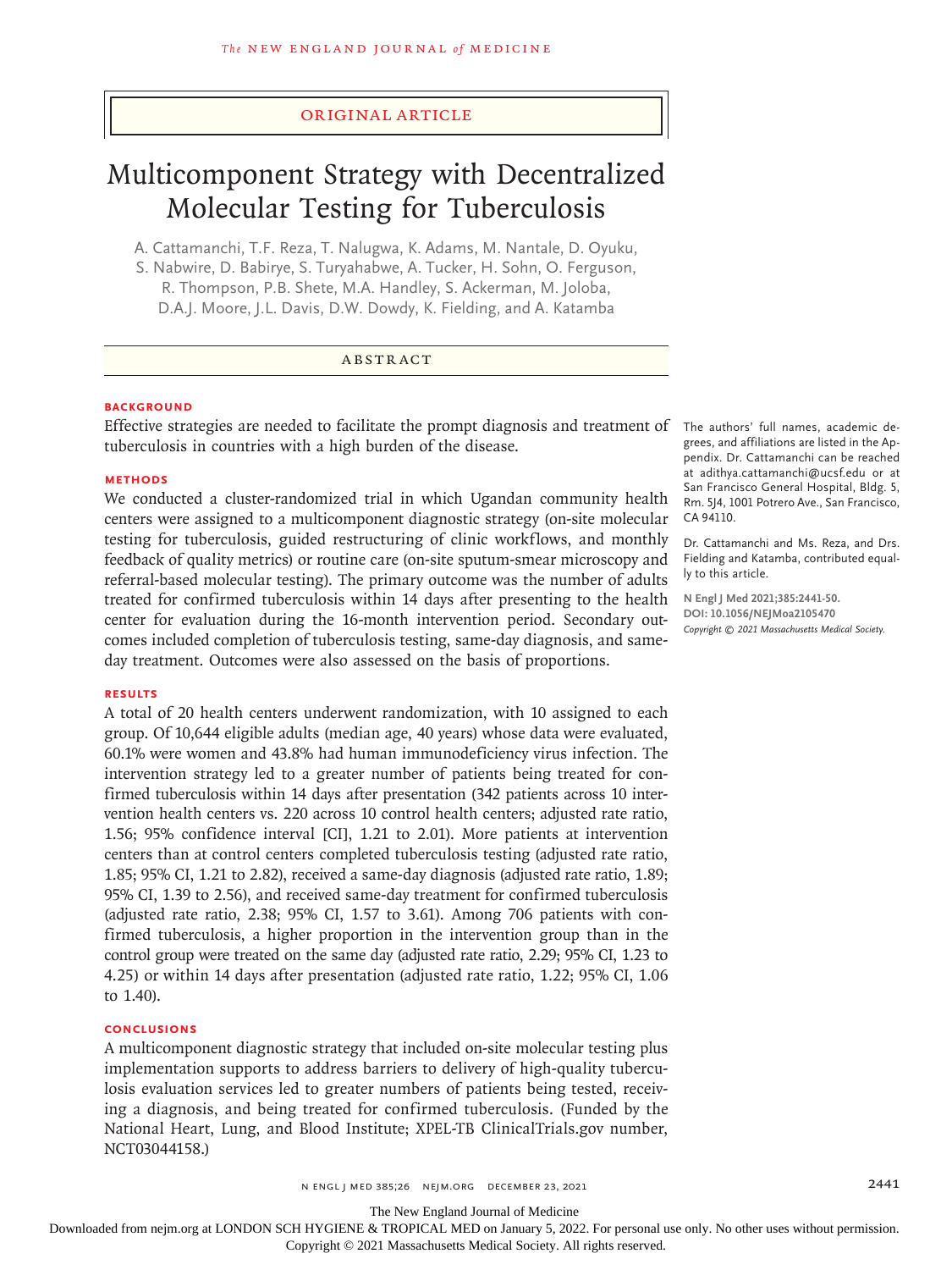**PROMPT DIAGNOSIS AND TREATMENT OF** tuberculosis are essential to achieving the elimination of this disease.<sup>1</sup> However, loss of patients to follow-up during the diagnostic tuberculosis are essential to achieving the elimination of this disease.<sup>1</sup> However, loss process represents a clear health-system failure that is pervasive in countries with a high burden of tuberculosis. A systematic review of published studies showed that 13 to 18% of patients with positive results on sputum-smear microscopy are lost to follow-up before treatment initiation.2 Patients with smear-negative tuberculosis are even less likely to complete the diagnostic cascade of care and be linked to treatment. *A Quick Take is available at NEJM.org*

rompt diagnosis and treatment of

A principal reason is the lack of sensitive and rapid testing for tuberculosis at community health centers. Sputum-smear microscopy, the most commonly available test, is dependent on the skill of the technician and has suboptimal sensitivity, identifying only approximately 50% of patients with tuberculosis.<sup>3</sup> Furthermore, multiple visits are often required for testing to be completed,<sup>4,5</sup> and many patients do not return because of high direct and indirect costs.<sup>6</sup>

To address these limitations, there has been substantial donor investment in the Xpert MTB/ RIF assay (Xpert), a semiautomated molecular assay that is conducted on the GeneXpert platform (Cepheid).<sup>7</sup> The Xpert assay identifies 85% of cases of pulmonary tuberculosis in adults, has a 2-hour turnaround time, and can be conducted with minimal training.<sup>8</sup> However, because of high device costs and infrastructure requirements,<sup>7,9</sup> most countries have adopted a hub-and-spoke implementation model, in which several community health centers (spokes) are linked to a central Xpert testing site (hub). Three previous randomized trials evaluating such centralized Xpert testing models showed no improvement in the speed or overall initiation of treatment among patients with confirmed tuberculosis.10-12

A new generation of molecular diagnostics is emerging that has strong potential to be deployed at community health centers. For example, GeneXpert Edge is a compact version of the GeneXpert platform (Fig. S1 in the Supplementary Appendix, available with the full text of this article at NEJM.org). It has lower power requirements that enable full operation for a period of 8 hours on a rechargeable battery. Portable molecular testing platforms, such as Truelab (Molbio Diagnostics), offer further potential to decentralize molecular testing.13,14

Although newer molecular diagnostic platforms help to address certain barriers to diagnosis (e.g., accuracy and speed of testing), some new technologies often do not produce the intended results because of contextual factors in the broader health system that influence their implementation.15 Such factors are of particular concern where health systems are weak, as is often the case in countries with a high prevalence of tuberculosis. Thus, identification and testing of multicomponent interventions that target multiple barriers to the diagnosis of tuberculosis and linkage to treatment are essential if patient outcomes are to be improved in realworld settings.<sup>16</sup> Here, we present the results of the XPEL-TB trial, which evaluated whether decentralized (i.e., on-site) molecular testing, coupled with guided restructuring of clinic workflows and monthly performance feedback to address health center–level barriers to providing high-quality tuberculosis evaluation services, $17$ could lead to a greater number of patients receiving a diagnosis of and being treated for tuberculosis.

# Methods

#### **Trial Design and Oversight**

We conducted this highly pragmatic, clusterrandomized, parallel-group trial at 20 community health centers in Uganda. The trial included a 12-month prerandomization period and a 16-month intervention period. After the prerandomization period, health centers were randomly assigned to either the intervention group or the control (routine care) group at a public randomization ceremony.<sup>18</sup> The protocol, which is available at NEJM.org and has been published previously, $19$  was approved by institutional review boards at the University of California, San Francisco, and Makerere University. An independent trial steering committee periodically reviewed the conduct of the trial and approved all changes to the protocol. A waiver of informed consent was obtained to extract patients' data from health center data sources. The data were analyzed by the trial statistician (penultimate author) and the data manager (second author). All the authors vouch for the accuracy and completeness of the data and for the fidelity of the trial to the protocol. Additional details regarding the trial design and analysis are provided in the Supplementary Methods section in the Supplementary Appendix.

2442 n engl j med 385;26 nejm.org December 23, 2021

The New England Journal of Medicine

Downloaded from nejm.org at LONDON SCH HYGIENE & TROPICAL MED on January 5, 2022. For personal use only. No other uses without permission.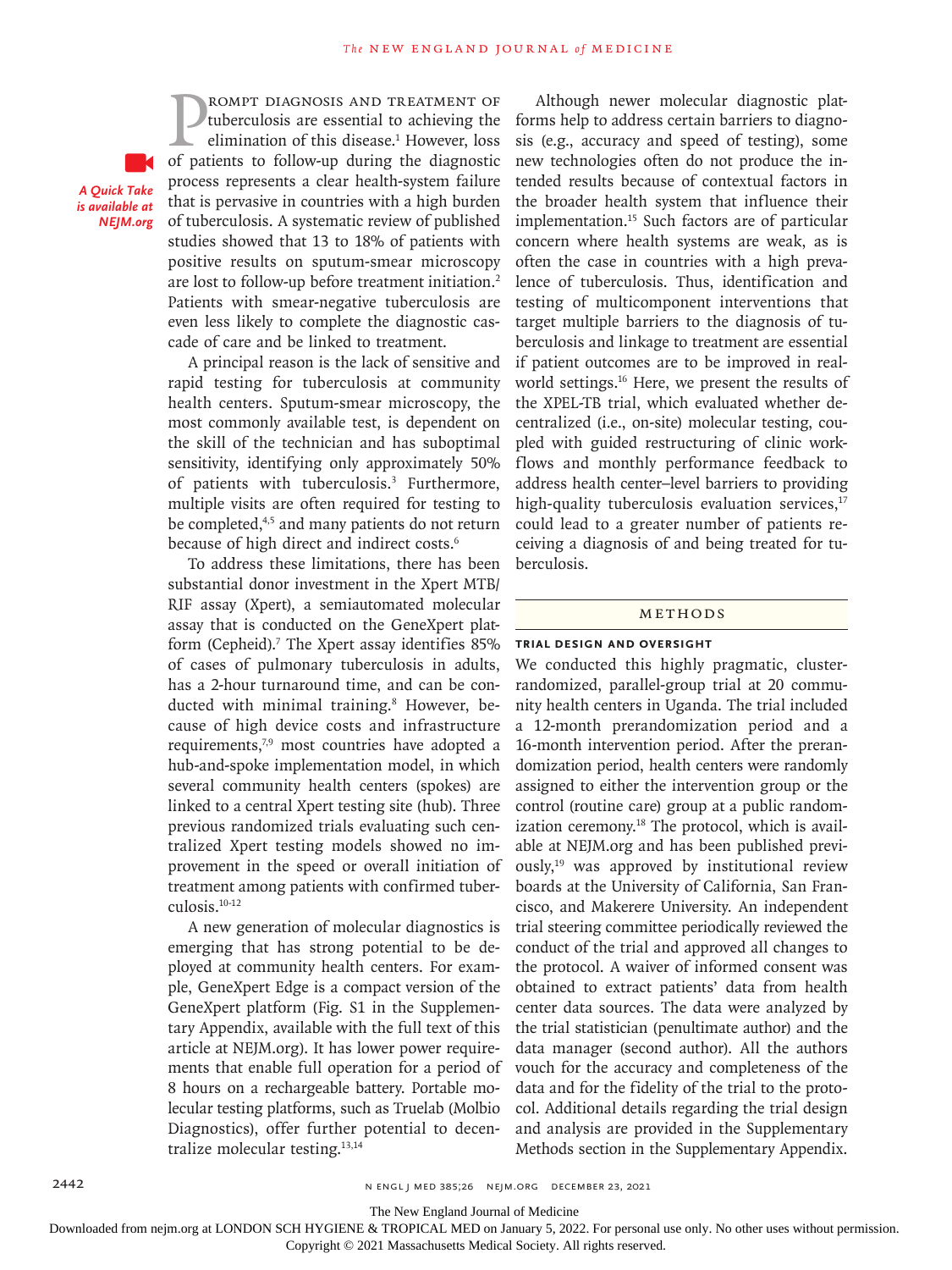**Selection of Health Centers and Participants** To be eligible, health centers were required to perform on-site sputum-smear microscopy as the primary method of tuberculosis diagnosis at the time of trial initiation and to be linked to a central health facility that performed Xpert testing. We included data on all adults (≥18 years of age) who underwent evaluation for tuberculosis, which was defined as having been entered into the National Tuberculosis and Leprosy Program (NTLP) presumptive tuberculosis, tuberculosis laboratory, or tuberculosis treatment registers. These three NTLP registers include data on patients who screen positive for tuberculosis symptoms (presumptive), are tested for tuberculosis (laboratory), and are treated for tuberculosis (treatment).

#### **Randomization and Interventions**

Cluster randomization was used to minimize the risk of between-group contamination. To help achieve balance across the trial groups, we grouped health centers into two strata on the basis of the median proportion of patients who were treated for confirmed tuberculosis within 14 days after presentation to the health center for evaluation during the prerandomization period.19 Restriction was done to further ensure balance of important characteristics, including health center region, location (urban or rural), number of patients evaluated for tuberculosis, distance to Xpert testing hub, and prevalence of human immunodeficiency virus (HIV) infection among patients with tuberculosis.19

The multicomponent intervention strategy was designed in collaboration with local stakeholders to address key barriers to tuberculosis diagnosis and treatment that were identified during formative work.17 The theoretical underpinnings of the intervention have been described previ- $\text{ously,}^{19}$  and details of each intervention component are provided in the Supplementary Methods section. In brief, health centers that were randomly assigned to the intervention group were each provided with one GeneXpert Edge device (Fig. S1) to enable on-site molecular testing with Xpert as the first-line test for tuberculosis. To facilitate same-day molecular testing and treatment initiation, a structured process was used to guide the intervention health centers to redesign and streamline their clinic, laboratory, and pharmacy workflows. In addition, to encourage continuous quality improvement, a monthly report

card with performance indicators related to tuberculosis diagnostic evaluation was provided. Health centers that were randomly assigned to the control group continued to follow national guidelines for tuberculosis diagnostic evaluation (on-site sputum-smear microscopy, plus referral of sputum samples obtained from high-risk patients to Xpert testing hubs).

#### **Data Collection and Management**

Photographs of the tuberculosis registers (Figs. S3, S4, and S5) were taken every 2 weeks by health center staff and were uploaded to a secure server. Research staff abstracted demographic, clinical, and outcome data from the photographs and entered each patient's data into a unique record in the trial database.<sup>20</sup>

# **Outcomes**

The primary outcome was the number of patients who were treated for confirmed tuberculosis (defined as a positive result on sputum-smear microscopy or molecular testing) within 14 days after presentation to the health center for tuberculosis evaluation (i.e., within 14 days after the earliest date recorded in any of the NTLP tuberculosis registers for each patient) during the 16-month intervention period. This outcome reflected a protocol change that was made 6 months after the trial began. The originally defined primary outcome was the proportion of patients who were treated for confirmed tuberculosis within 14 days after presentation among those who had undergone evaluation for tuberculosis. The independent trial steering committee approved the change because the number of patients treated for confirmed tuberculosis, rather than the proportion of patients treated for confirmed tuberculosis among those evaluated, was thought to better reflect the intended effect of the multicomponent intervention strategy, which had been designed to improve diagnosis and treatment of tuberculosis by closing gaps across the entire tuberculosis diagnostic evaluation cascade of care (see the Outcomes section in the Supplementary Appendix). Secondary outcomes were related to key steps along the tuberculosis diagnostic evaluation cascade of care and included the numbers of patients who were tested for tuberculosis according to national guidelines, who received a diagnosis of confirmed tuberculosis on the same day or within 14 days after presentation, who were treated for confirmed

The New England Journal of Medicine

Downloaded from nejm.org at LONDON SCH HYGIENE & TROPICAL MED on January 5, 2022. For personal use only. No other uses without permission.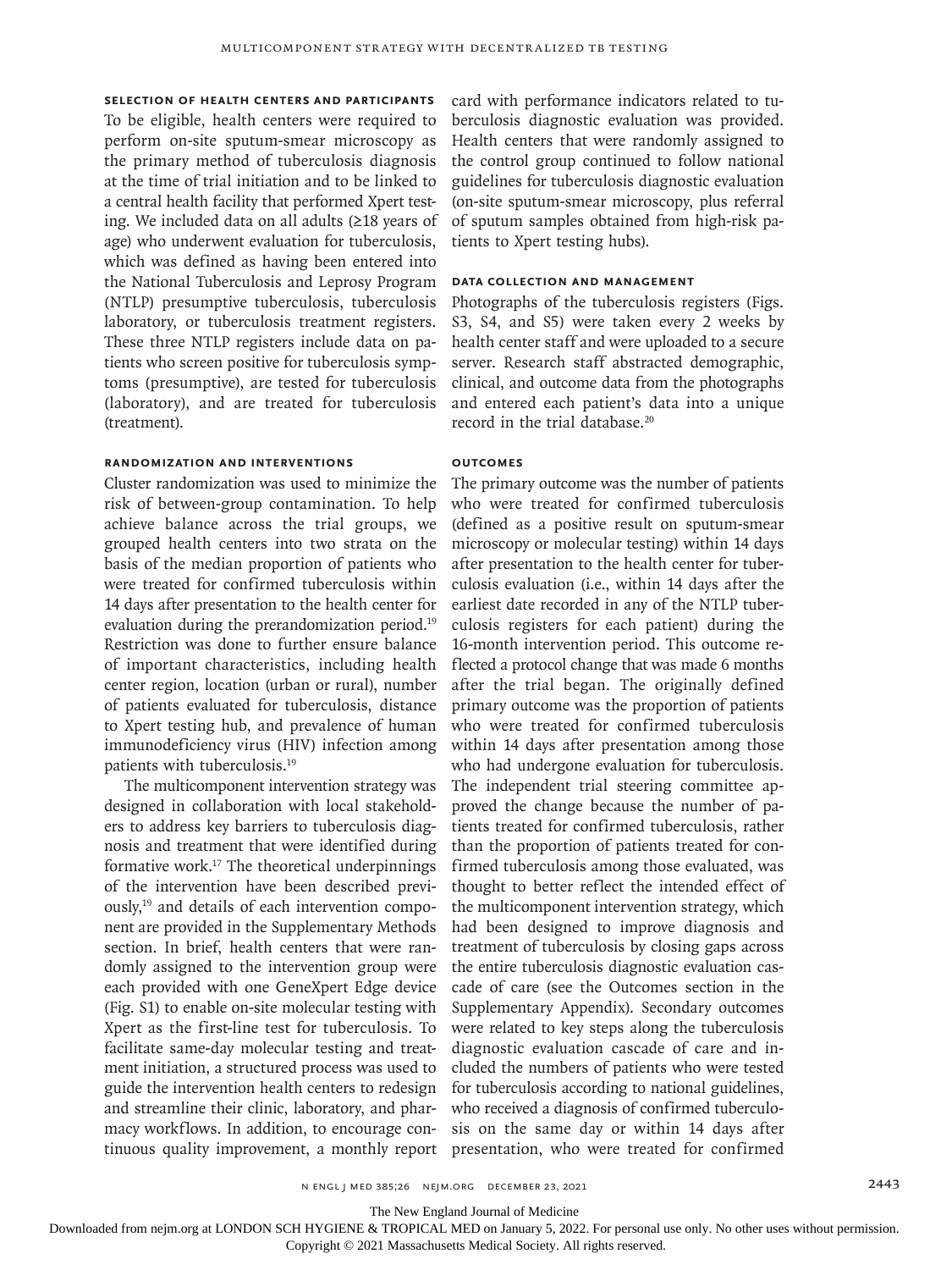tuberculosis on the same day, and who were treated for tuberculosis (confirmed or clinical) on the same day or within 14 days; and the proportions of patients who were tested for tuberculosis according to national guidelines, who received a diagnosis of confirmed tuberculosis on the same day or within 14 days after presentation, who were treated for confirmed tuberculosis on the same day or within 14 days, and who were treated for tuberculosis (confirmed or clinical) on the same day or within 14 days. In addition, we assessed the time to diagnosis of tuberculosis and the time to treatment for tuberculosis (see the Supplementary Methods section and the statistical analysis plan of the protocol).

# **Statistical Analysis**

The trial was designed to have 80 to 90% power to detect an absolute difference of at least 6 percentage points in the percentage of patients who were treated for confirmed tuberculosis within 14 days after presentation, assuming 10 health centers per group, a harmonic mean number of patients per health center of 268 (determined on the basis of the number of patients expected to undergo evaluation for tuberculosis over a period of 18 months), and a coefficient of variation of 0.36. Revised calculations after the change in the primary outcome estimated that the trial would have 80 to 90% power to detect a rate ratio of 1.30 or higher for the relative difference between the intervention group and the control group in the total numbers of patients who were treated for confirmed tuberculosis within 14 days after presentation to the health center for evaluation during the 16-month intervention period (see the Supplementary Methods section).

We performed cluster-level analyses, taking into account the stratified randomization, to assess the effect of the intervention strategy on outcomes.21 We analyzed count-based outcomes, including the primary outcome, using a negative binomial regression model, with the natural logarithm of months enrolled as the offset. We adjusted for cluster-level covariates, including the stratification variable used for randomization and the number of patients who had been treated for confirmed tuberculosis during the 12-month prerandomization period. Further details, including information about the analysis of secondary proportion-based and time-to-event outcomes, are provided in the Supplementary Methods section and the statistical analysis plan.

Patients who had missing data on age were excluded from the trial population, which included only patients 18 years of age or older. Patients with unknown HIV infection status were excluded from the adjusted analyses of secondary outcomes. Data that were analyzed for the primary outcome reflect the tuberculosis test result and treatment information as recorded in the NTLP registers.

# **RESULTS**

# **Trial Population**

The trial was conducted from October 2018 through February 2020. Of 1514 microscopy centers that were affiliated with the Uganda NTLP at the time of trial design, 1430 were excluded (Fig. 1). Among 84 eligible health centers, 20 were selected for inclusion in the trial (Tables 1 and S7). No health center was lost to followup. The trial period was shortened by 52 days (from 18 months to approximately 16 months) owing to anticipated effects of restrictions related to coronavirus disease 2019 on the care and treatment of patients with tuberculosis.

Of the 12,934 patients who underwent evaluation for tuberculosis during the intervention period, 2096 (16.2%) were younger than 18 years of age. Of the remaining 10,838 patients, 182 (1.7%) were excluded because data on age were missing and 12 (0.1%) because they either had rifampin resistance that was identified on molecular testing (7 patients) or were classified as having extrapulmonary tuberculosis (5 patients). Of the remaining 10,644 patients who were included in the trial, 5546 were evaluated for tuberculosis at health centers in the intervention group and 5098 at health centers in the control group. The median age of the patients was 40 years, 60.1% were women, and 43.8% had HIV infection. The harmonic mean number of patients per health center was 456 in the intervention group and 366 in the control group, and the median number of patients per health center was 617 and 394, respectively (Fig. 1). This finding suggests that the intervention increased the number of patients who underwent evaluation for tuberculosis. Patients in the two trial groups were similar with respect to sex, age, and HIV infection status (Table 1).

The New England Journal of Medicine

Downloaded from nejm.org at LONDON SCH HYGIENE & TROPICAL MED on January 5, 2022. For personal use only. No other uses without permission.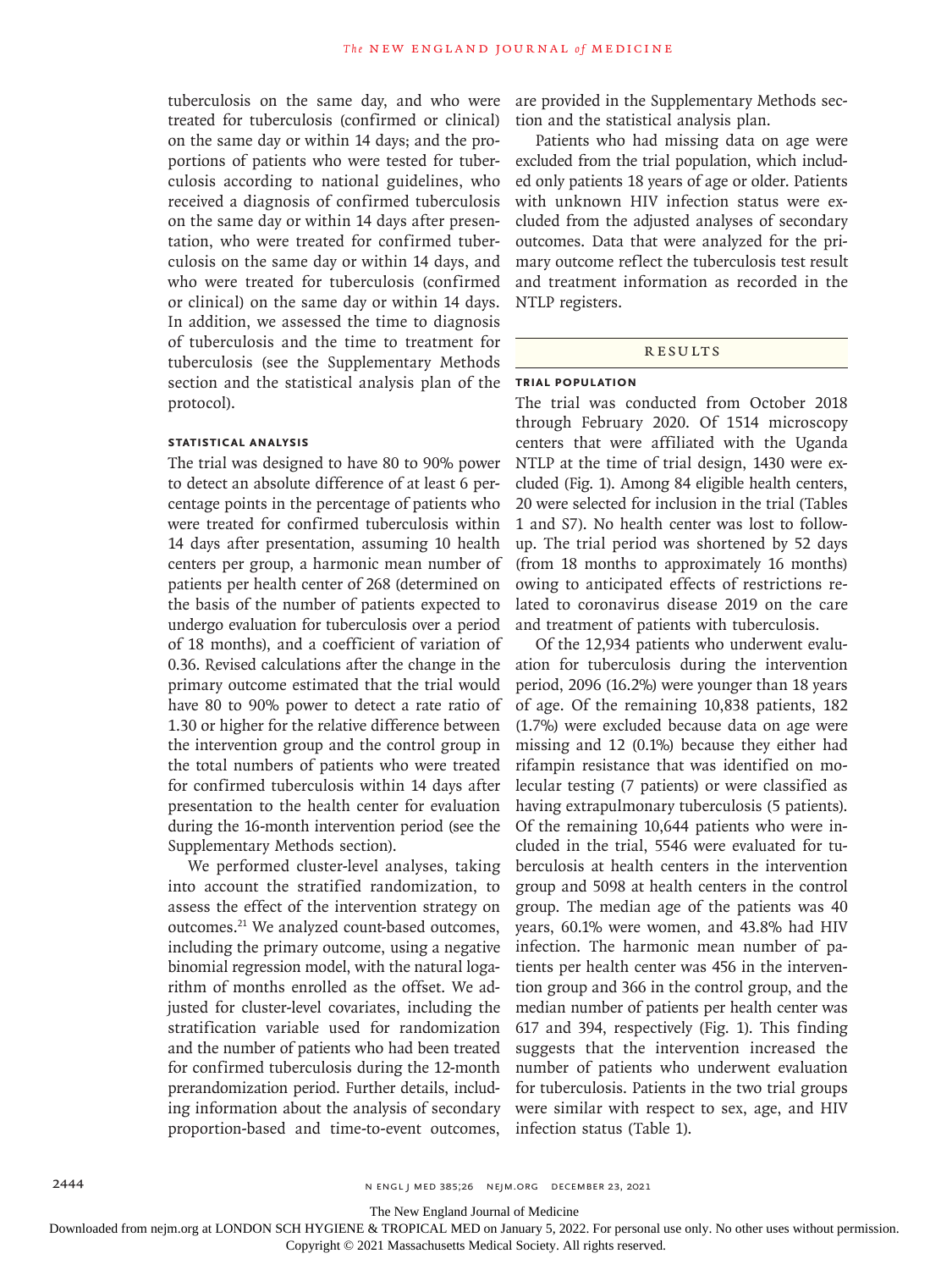#### Multicomponent Strategy with Decentralized TB Testing



In this cluster-randomized trial, 20 community health centers in Uganda were assigned to implement a multicomponent diagnostic strategy (on-site molecular testing for tuberculosis, guided restructuring of clinic workflows, and monthly feedback of quality metrics) or to continue routine care (on-site sputum-smear microscopy and referral-based molecular testing). The trial included data on all adults (≥18 years of age) who were evaluated for tuberculosis, which was defined as having been entered into national registers regarding presumptive tuberculosis, laboratory testing for tuberculosis, or tuberculosis treatment. The trial intervention period was from October 2018 through February 2020.

#### **Primary Outcome**

within 14 days after presenting for evaluation at 2 and S2 and Tables S1 and S8). health centers in the intervention group than at health centers in the control group. A total of **Secondary Outcomes** 342 patients were treated for confirmed tubercu-The trial intervention improved yield and timeli-

During the 16-month intervention period, more control health centers (adjusted rate ratio, 1.56; patients were treated for confirmed tuberculosis 95% confidence interval [CI], 1.21 to 2.01) (Figs. as compared with 220 patients across the 10

losis across the 10 intervention health centers, ness at each step of the tuberculosis diagnostic

n engl j med 385;26 nejm.org December 23, 2021 2445

The New England Journal of Medicine

Downloaded from nejm.org at LONDON SCH HYGIENE & TROPICAL MED on January 5, 2022. For personal use only. No other uses without permission.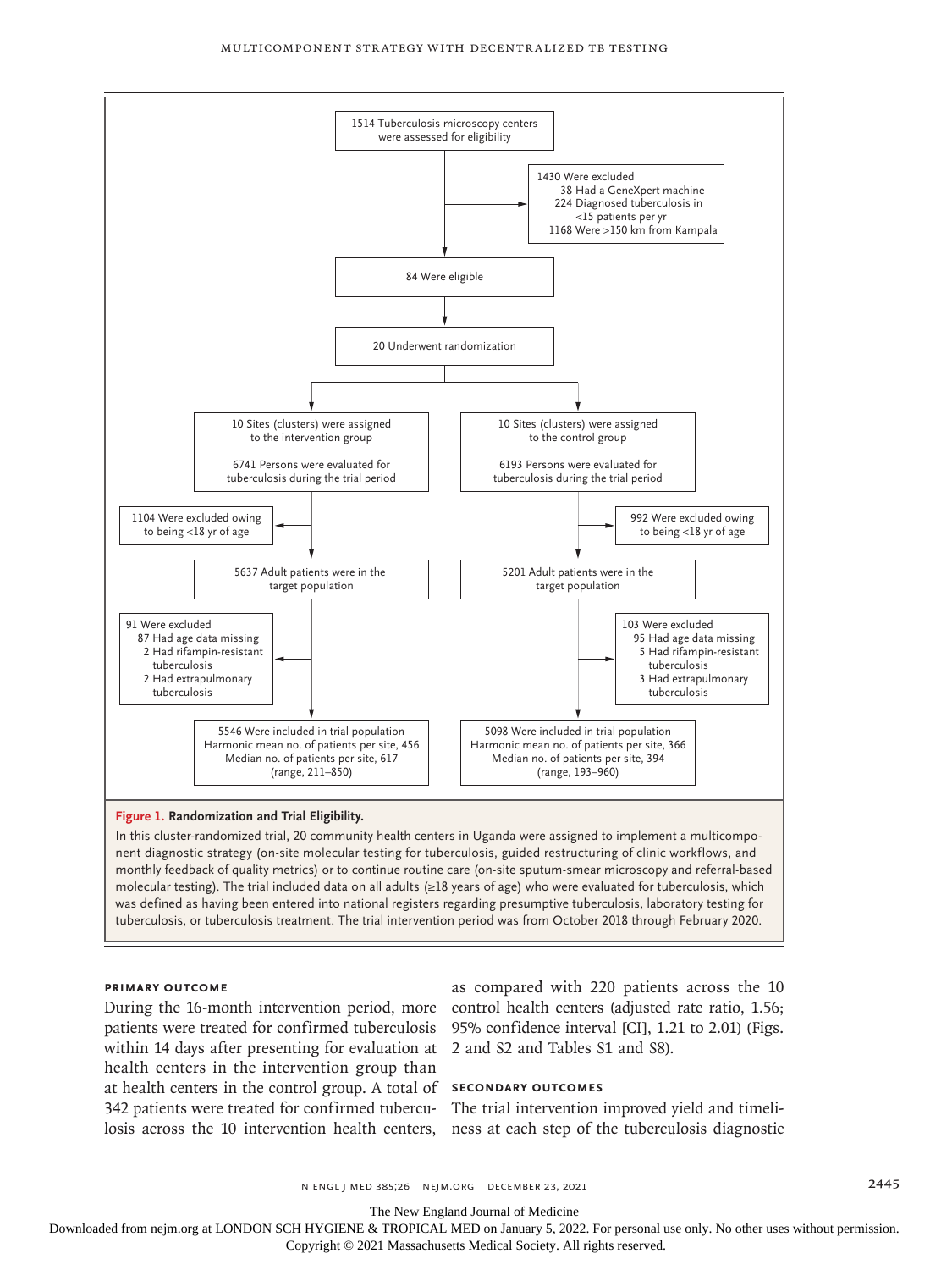| Table 1. Patient-Level and Cluster-Level Characteristics.*                             |                           |                    |  |  |  |
|----------------------------------------------------------------------------------------|---------------------------|--------------------|--|--|--|
| Characteristic                                                                         | Intervention $(N = 5546)$ | Control (N = 5098) |  |  |  |
| Patient-level characteristics                                                          |                           |                    |  |  |  |
| Female sex - no. (%)                                                                   | 3289 (59.3)               | 3112 (61.0)        |  |  |  |
| Age at evaluation                                                                      |                           |                    |  |  |  |
| Median age $( IQR)$ - yr                                                               | 40 (30-52)                | $38(27 - 50)$      |  |  |  |
| Distribution - no. (%)                                                                 |                           |                    |  |  |  |
| $18 - 29$ yr                                                                           | 1309 (23.6)               | 1539 (30.2)        |  |  |  |
| 30-39 yr                                                                               | 1267(22.8)                | 1149 (22.5)        |  |  |  |
| 40-49 yr                                                                               | 1163 (21.0)               | 1060 (20.8)        |  |  |  |
| $\geq 50$ yr                                                                           | 1807 (32.6)               | 1350 (26.5)        |  |  |  |
| HIV infection status - no./total no. (%) ;                                             |                           |                    |  |  |  |
| Positive                                                                               | 2285/5273 (43.3)          | 1905/4290 (44.4)   |  |  |  |
| Negative                                                                               | 2988/5273 (56.7)          | 2385/4290 (55.6)   |  |  |  |
| <b>Cluster-level characteristics</b>                                                   |                           |                    |  |  |  |
| No. of health centers                                                                  | 10                        | 10                 |  |  |  |
| Level of health center - no. (%) :                                                     |                           |                    |  |  |  |
| $\mathbf{III}$                                                                         | 6(60)                     | 8(80)              |  |  |  |
| IV                                                                                     | 4(40)                     | 2(20)              |  |  |  |
| Location - no. $(%)$                                                                   |                           |                    |  |  |  |
| Rural                                                                                  | 7(70)                     | 8(80)              |  |  |  |
| Urban                                                                                  | 3(30)                     | 2(20)              |  |  |  |
| Median distance to molecular testing hub (IQR) - km                                    | $20.5(6-32)$              | $15(13-23)$        |  |  |  |
| Median prevalence of HIV infection in prerandomization<br>period (IQR) — % of patients | 34.3 (26.0-43.2)          | 35.0 (29.9-47.7)   |  |  |  |
| Health center region - no. (%)                                                         |                           |                    |  |  |  |
| Central Uganda                                                                         | 7(70)                     | 6(60)              |  |  |  |
| Eastern Uganda                                                                         | 3(30)                     | 4(40)              |  |  |  |

\* IQR denotes interquartile range, and HIV human immunodeficiency virus.

† The analysis excluded 1081 patients with unknown status regarding HIV infection.

‡ Level III and IV health centers are at the lowest levels of the health system where tuberculosis diagnostic and treatment services are provided. Level III health centers offer outpatient medical services only and are managed by a senior clinical officer with a diploma in clinical medicine. Level IV health centers offer those services in addition to emergency surgical services and are managed by a medical officer with a bachelor's degree in medicine.

evaluation cascade of care. The number of patients who were tested for tuberculosis in accordance with national guidelines was higher at health centers in the intervention group than at health centers in the control group (adjusted rate ratio, 1.85; 95% CI, 1.21 to 2.82), as were the numbers of patients who received a diagnosis of confirmed tuberculosis on the same day (adjusted rate ratio, 1.89; 95% CI, 1.39 to 2.56) or within 14 days after presentation (adjusted rate ratio, 1.28; 95% CI, 0.99 to 1.66), who were

day (adjusted rate ratio, 2.38; 95% CI, 1.57 to 3.61), and who were treated for tuberculosis (confirmed or clinical) on the same day (adjusted rate ratio, 1.90; 95% CI, 1.21 to 2.98) or within 14 days (adjusted rate ratio, 1.48; 95% CI, 1.04 to 2.12) (Fig. 2 and Table S1).

treated for confirmed tuberculosis on the same rate ratio, 1.57; 95% CI, 1.39 to 1.78), diagnosis Among all the patients who were evaluated for tuberculosis, the trial intervention led to greater proportions of patients than the control strategy with regard to the completion of testing in accordance with national guidelines (adjusted

The New England Journal of Medicine

Downloaded from nejm.org at LONDON SCH HYGIENE & TROPICAL MED on January 5, 2022. For personal use only. No other uses without permission.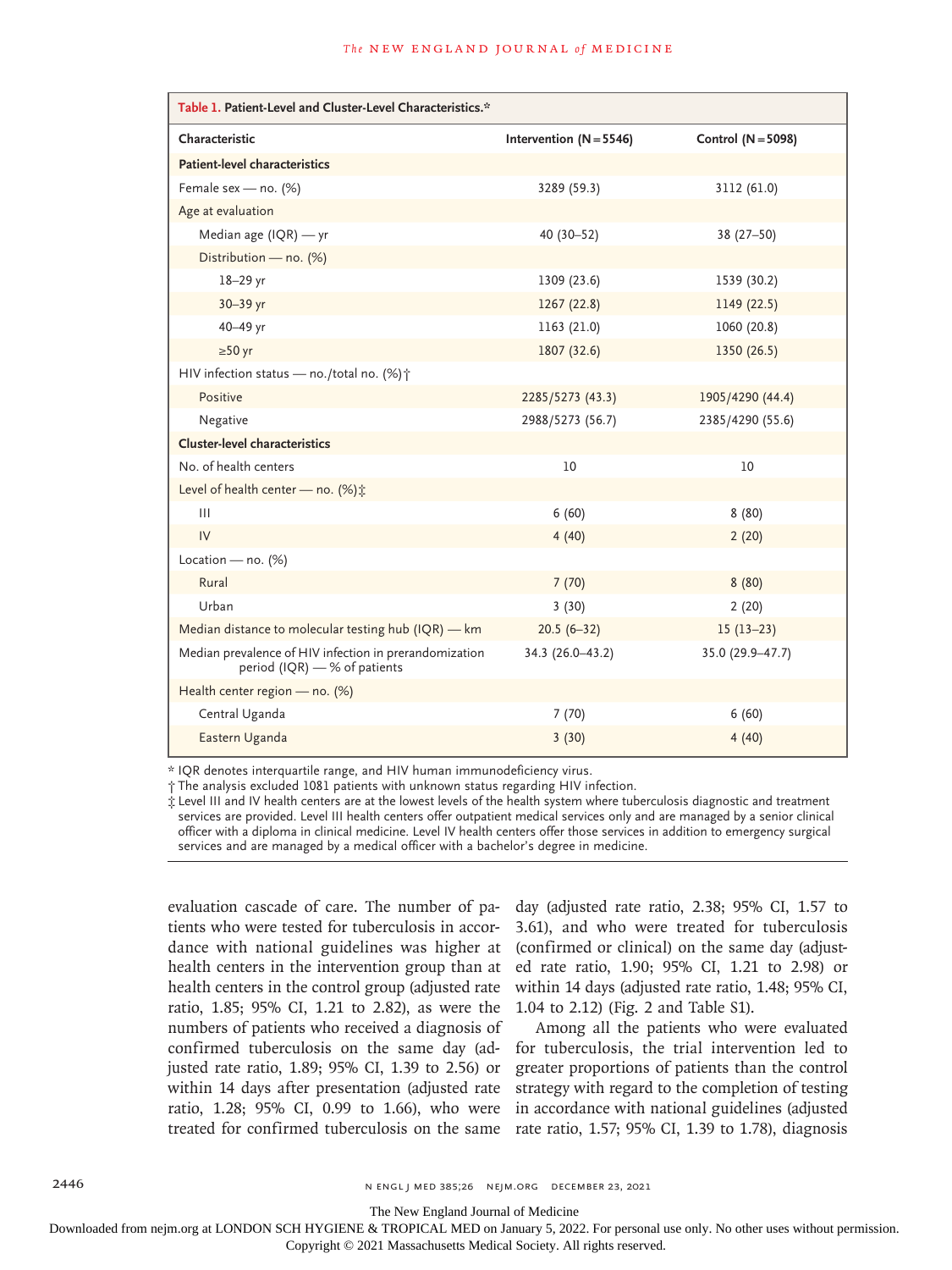| A Count-based Outcomes                       |                                           |                     |
|----------------------------------------------|-------------------------------------------|---------------------|
| Subgroup                                     | Adjusted Rate Ratio (95% CI)              |                     |
| Tested according to national guidelines      |                                           | $1.85(1.21-2.82)$   |
| Same-day outcomes                            |                                           |                     |
| Received diagnosis of confirmed tuberculosis |                                           | $1.89(1.39 - 2.56)$ |
| Treated for confirmed tuberculosis           |                                           | $2.38(1.57-3.61)$   |
| Treated for tuberculosis                     |                                           | $1.90(1.21 - 2.98)$ |
| 14-Day outcomes                              |                                           |                     |
| Received diagnosis of confirmed tuberculosis |                                           | $1.28(0.99 - 1.66)$ |
| Treated for confirmed tuberculosis           |                                           | $1.56(1.21-2.01)$   |
| Treated for tuberculosis                     |                                           | $1.48(1.04 - 2.12)$ |
| $\Omega$                                     | $\overline{2}$<br>$\overline{\mathbf{3}}$ |                     |
|                                              |                                           |                     |
| <b>B</b> Proportion-based Outcomes           |                                           |                     |
| Subgroup                                     | Adjusted Rate Ratio (95% CI)              |                     |
| Tested according to national guidelines      |                                           | $1.57(1.39-1.78)$   |
| Same-day outcomes                            |                                           |                     |
| Received diagnosis of confirmed tuberculosis |                                           | $1.42(0.99 - 2.02)$ |
| Treated for confirmed tuberculosis           |                                           | $2.18(1.17 - 4.05)$ |
| Treated for tuberculosis                     |                                           | $1.51(0.97 - 2.34)$ |
| 14-Day outcomes                              |                                           |                     |
| Received diagnosis of confirmed tuberculosis |                                           | $0.98(0.73 - 1.31)$ |
| Treated for confirmed tuberculosis           |                                           | $1.15(0.80 - 1.64)$ |
| Treated for tuberculosis                     |                                           |                     |
|                                              |                                           | $1.06(0.70 - 1.60)$ |
| $\Omega$                                     | $\mathfrak{p}$<br>3                       |                     |

#### **Figure 2. Forest Plot of Ratio Effect Measures for Tuberculosis Diagnosis and Treatment in Count-based and Proportion-based Outcomes.**

Panel A shows a forest plot of the relative differences, with 95% confidence intervals, in count-based tuberculosis diagnosis and treatment outcomes. Analysis of count-based outcomes was done at the cluster (health center) level with adjustment for randomization strata (fixed effect, two levels) and the number of patients treated for confirmed tuberculosis within 14 days after presentation during the 12-month prerandomization period (linear term). The primary outcome was treatment for confirmed tuberculosis within 14 days after presentation. The rate ratio is the number of persons with the outcome per observation day in the intervention group as compared with the control group. Panel B shows a forest plot of relative differences in proportion-based outcomes. Analysis of proportionbased outcomes was done at the cluster level with adjustment for cluster-level covariates (randomization strata [fixed effect, two levels] and the proportion of patients who were treated for confirmed tuberculosis within 14 days after presentation during the 12-month prerandomization period [linear term]) and patient-level covariates (age, sex, and human immunodeficiency virus [HIV] infection status [yes or no; persons with unknown status were excluded]). Adjustment for patient-level covariates was conducted with the use of a two-stage approach.<sup>21</sup> The denominator for all the proportion-based outcomes was the number of patients evaluated for tuberculosis. The numerator for "Tested in accordance with national guidelines" was the number of patients who completed recommended testing (one valid Xpert Ultra result or, for patients without known HIV infection, one positive or two negative results on sputum-smear microscopy). The numerator for "Received diagnosis of confirmed tuberculosis" was the number of patients who received a diagnosis of confirmed tuberculosis within 1 day (same day) or 14 days after presentation. The numerator for "Treated for confirmed tuberculosis" was the number of patients treated for confirmed tuberculosis within 1 day (same day) or 14 days after presentation. The numerator for "Treated for tuberculosis" was the number of patients who were treated for tuberculosis within 1 day (same day) or 14 days after presentation.

of confirmed tuberculosis on the same day (ad-days to the diagnosis of tuberculosis and to justed rate ratio, 1.42; 95% CI, 0.99 to 2.02), and treatment for tuberculosis were 51% (95% CI, 38 treatment for confirmed tuberculosis on the to 61) lower and 65% (95% CI, 44 to 79) lower, same day (adjusted rate ratio, 2.18; 95% CI, 1.17 respectively, in the intervention group than in to 4.05) (Fig. 2). Although the differences in the the control group. In addition, among the 706 proportions of patients who received a diagnosis patients with confirmed tuberculosis, a higher and were treated were not significant at 14 days proportion at health centers in the intervention (Fig. 2), the adjusted geometric mean number of group than at health centers in the control

The New England Journal of Medicine

Downloaded from nejm.org at LONDON SCH HYGIENE & TROPICAL MED on January 5, 2022. For personal use only. No other uses without permission. Copyright © 2021 Massachusetts Medical Society. All rights reserved.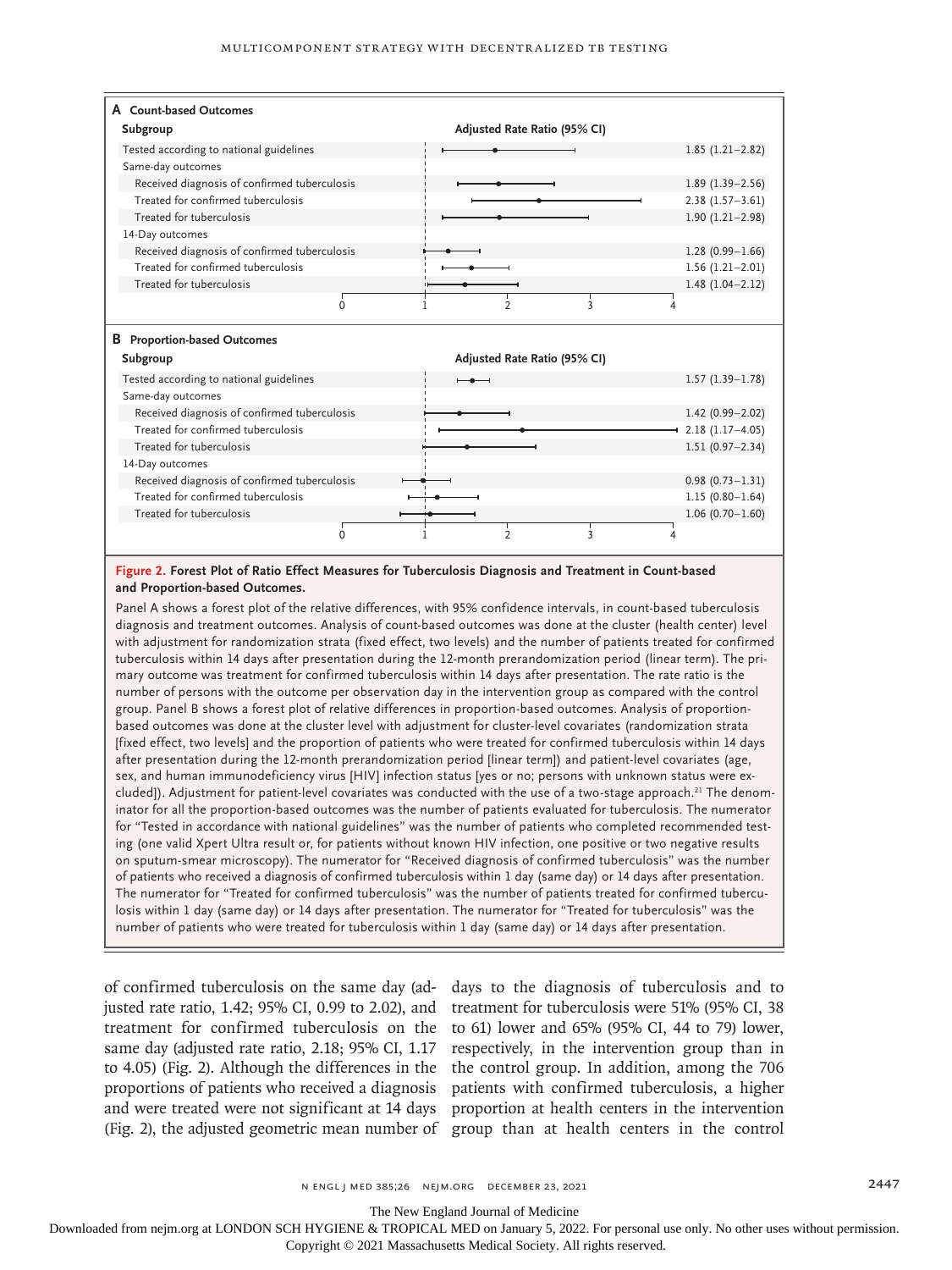**Table 2. Subgroup Analysis of Treatment for Confirmed Tuberculosis within 14 Days after Presentation (Primary Outcome).\***

| Subgroup             | Intervention | Control | <b>Unadjusted Rate Ratio</b><br>(95% CI)个 | <b>Adjusted Rate Ratio</b><br>(95% CI): |  |  |
|----------------------|--------------|---------|-------------------------------------------|-----------------------------------------|--|--|
| number of patients   |              |         |                                           |                                         |  |  |
| All patients         | 342          | 220     | $1.55(1.16-2.08)$                         | $1.56(1.21-2.01)$                       |  |  |
| Sex                  |              |         |                                           |                                         |  |  |
| Male                 | 234          | 147     | $1.59(1.17-2.17)$                         | $1.59(1.21 - 2.09)$                     |  |  |
| Female               | 108          | 73      | $1.48(1.02 - 2.15)$                       | $1.46(1.03 - 2.07)$                     |  |  |
| HIV infection status |              |         |                                           |                                         |  |  |
| Positive             | 134          | 75      | $1.79(1.13 - 2.83)$                       | $1.78(1.15-2.77)$                       |  |  |
| Negative             | 206          | 144     | $1.43(0.94 - 2.18)$                       | $1.46(0.98 - 2.18)$                     |  |  |

\* Shown are the counts of patients who received treatment for confirmed tuberculosis within 14 days after presentation in the 16-month intervention period (497 days). The rate ratio is the number of patients with the outcome per observation day in the intervention group as compared with the control group.

† The unadjusted analysis was at the cluster level with adjustment for randomization strata (fixed effect, two levels).

‡ The adjusted analysis was at the cluster level with adjustment for cluster-level covariates (randomization strata [fixed effect, two levels] and the number of patients treated for confirmed tuberculosis within 14 days after presentation during the 12-month prerandomization period [linear term]).

§ The analysis excluded 1081 patients with unknown status regarding HIV infection.

group received a diagnosis on the same day (adjusted rate ratio, 1.50; 95% CI, 1.25 to 1.80), were treated on the same day (adjusted rate ratio, 2.29; 95% CI, 1.23 to 4.25), and were treated within 14 days after presentation (adjusted rate ratio, 1.22; 95% CI, 1.06 to 1.40). Details are provided in Tables S2, S3, and S4.

#### **Subgroup Analyses**

Overall, there was no evidence that trial outcomes differed according to sex or HIV infection status. The numbers of patients who were treated for confirmed tuberculosis within 14 days after presentation were similarly greater in the intervention group than in the control group among both men (adjusted rate ratio, 1.59; 95% CI, 1.21 to 2.09) and women (adjusted rate ratio, 1.46; 95% CI, 1.03 to 2.07) and among both persons with HIV infection (adjusted rate ratio, 1.78; 95% CI, 1.15 to 2.77) and those without HIV infection (adjusted rate ratio, 1.46; 95% CI, 0.98 to 2.18) (Table 2). With regard to secondary outcomes at each step of the tuberculosis diagnostic evaluation cascade of care, the proportions were similarly greater in the intervention group than in the control group among both men and women and among both persons with HIV infection and those without HIV infection (Tables S5 and S6).

#### Discussion

In this cluster-randomized trial conducted at 20 community health centers in Uganda, we found that the multicomponent XPEL-TB strategy led to a 56% higher rate of treatment for confirmed tuberculosis within 14 days after presentation than the control strategy. In addition, the trial intervention improved the completion and timeliness of earlier steps along the cascade of care, which led to more patients being tested for tuberculosis in accordance with national guidelines and receiving a diagnosis of confirmed tuberculosis.

The effects of the trial strategy on tuberculosis diagnosis and treatment outcomes were less robust at 14 days than at 1 day and were also less robust when the effects were analyzed on the basis of proportions (of persons who underwent evaluation for tuberculosis) rather than on the basis of counts. The smaller between-group differences at 14 days than at 1 day were expected, because some patients returned after the initial health center visit for additional testing or to initiate treatment. However, in the intervention

2448 n engl j med 385;26 nejm.org December 23, 2021

The New England Journal of Medicine

Downloaded from nejm.org at LONDON SCH HYGIENE & TROPICAL MED on January 5, 2022. For personal use only. No other uses without permission.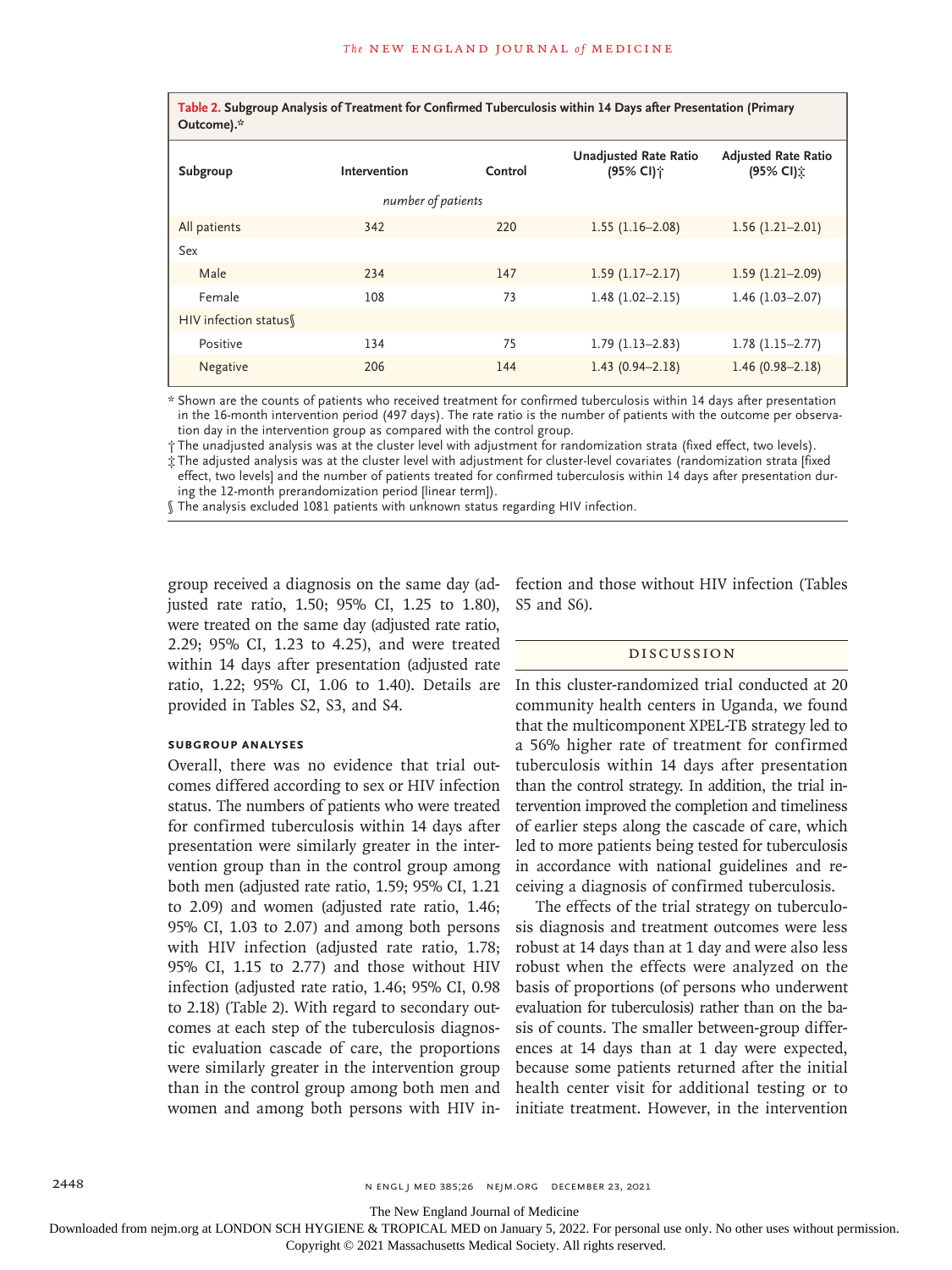group, two thirds of the patients with confirmed tuberculosis had treatment initiated at their initial health center visit, and the proportion of patients who had treatment initiated rapidly (i.e., within 14 days) was twice the proportion in the control group. The stronger effects that were seen for count-based outcomes than for proportion-based outcomes may be explained by the finding that more persons were evaluated for tuberculosis at intervention health centers than at control health centers. This hypothesis is consistent with the more uniform and larger increases from the intervention period to the prerandomization period in the numbers of patients who were evaluated for tuberculosis at the intervention health centers than at the control health centers.

The appropriate placement of molecular tests for tuberculosis is a fundamental policy question that has not yet been addressed adequately. In the context of facility-based case finding, three previous randomized trials have evaluated decentralized Xpert testing as compared with sputum-smear microscopy alone.<sup>22-24</sup> One other trial compared decentralized with centralized Xpert testing (as was done in our trial), but that trial randomly assigned time blocks of 2 weeks at a single clinic, and there are limited data regarding the evaluation of decentralized Xpert testing along with other intervention components that might be necessary for improving patient care in the real world. Our large trial, which involved 10,644 persons, addressed the question of appropriate placement of molecular tests directly. We found that decentralized molecular testing with the use of newer-generation molecular diagnostic platforms was feasible at community health centers and, when combined with workflow redesign and performance feedback, was able to improve the quality and outcomes of tuberculosis diagnostic evaluation. The highly pragmatic trial design and implementation (involving minimal patient-eligibility criteria, a waiver of patient informed consent, no additional trial-specific tuberculosis testing, the use of only routinely collected data to assess outcomes, and a minimal presence of research staff at the health centers during the trial period) increased the likelihood that these findings would reflect what could be expected in usual care $25,26$  and that the trial strategy may have similar effectiveness if it is implemented in

analogous settings in other countries with a high prevalence of tuberculosis.

Our trial has some limitations. First, the primary outcome was changed after the trial started from an assessment on the basis of proportions of patients to an assessment on the basis of counts of patients who were treated for confirmed tuberculosis within 14 days after presentation. The change was made with input from an external trial steering committee before any analysis of trial outcomes. Second, because of the relatively small number of health centers (clusters), it is possible that the clusters had imbalance in the underlying prevalence of tuberculosis or other factors. To minimize this possibility, we collected prerandomization data that informed stratified and restricted randomization. Finally, because we tested a multicomponent intervention, it is not possible to know whether similar results would have been observed with decentralized molecular testing alone. However, our intervention strategy reflects the situation that new tests alone are unlikely to be a silver bullet in closing gaps in the tuberculosis care cascade.15

In this highly pragmatic trial, the multicomponent XPEL-TB strategy, which included decentralized molecular testing, structured redesign of clinic-level processes to facilitate same-day testing and treatment, and monthly performance feedback, led to a greater number of patients treated for confirmed tuberculosis at community health centers in Uganda than did the control strategy. As additional platforms for decentralized molecular testing become available, this trial provides strong evidence in support of their rapid implementation at community health centers in countries with a high prevalence of tuberculosis, along with feasible strategies to promote quality improvement.

Supported by grants (R01 HL130192 and K12 HL138046) from the National Heart, Lung, and Blood Institute, National Institutes of Health.

Disclosure forms provided by the authors are available with the full text of this article at NEJM.org.

A data sharing statement provided by the authors is available with the full text of this article at NEJM.org.

We thank the patients and staff at the participating health centers; the staff of the Uganda National Tuberculosis and Leprosy Program and the Uganda National Tuberculosis Reference Laboratory; and the members of the trial steering committee (Drs. Gerald Friedland, Madhukar Pai, Andrew Ramsay, and Grant Theron). Access to GeneXpert Edge devices and Xpert MTB/RIF Ultra test cartridges was provided by the Foundation for Innovative New Diagnostics.

The New England Journal of Medicine

Downloaded from nejm.org at LONDON SCH HYGIENE & TROPICAL MED on January 5, 2022. For personal use only. No other uses without permission.